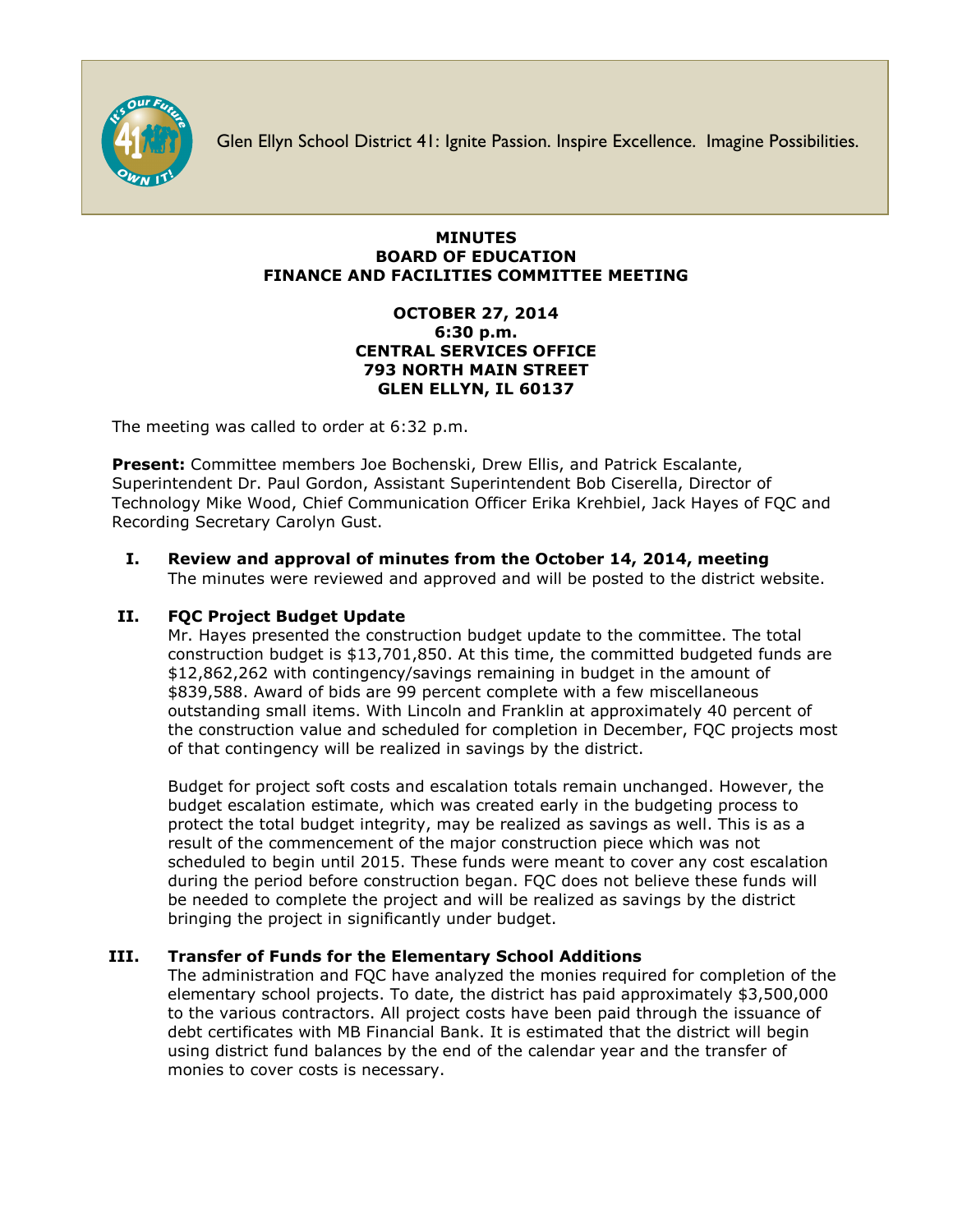State of Illinois statute requires school districts to account for the transferring of funds through a series of Board of Education actions and resolutions. The following outlines the transfers and resolutions required to complete the transfers:

- Notice of public hearing Glen Ellyn School District No. 41
- Resolution of the Board of the Education Directing the School Treasurer to Permanently Transfer Moneys from the Education Fund to the Operations and Maintenance Fund
- Resolution of the Board of Education Directing the School Treasurer to Transfer Funds from the Operations and Maintenance Fund to the Capital Projects Fund
- Resolution of the Board of Education Directing the School Treasurer to Partially Abate and Permanently Transfer Moneys from the Working Cash Fund to the Capital Projects Fund

This information will be presented to the Board of Education for discussion on November 24, 2014, and approval and adoption of the resolutions at the December 8, 2014, meeting.

#### **IV. Consultant Evaluation Matrix**

The consultant evaluation matrix is presented annually to the committee. It was developed three years ago to give the committee feedback with regard to companies and consultants with which the business office works. District construction manager, FQC, is not on the matrix but will be included next year.

Committee member Ellis requested that the district's auditor and legal firms be included on the matrix going forward as the committee uses the matrix as a way to keep informed on the district's relationship with its vendors. Committee members Escalante and Bochenski agree with Committee member Ellis's suggestion.

#### **V. 2014 Property Tax Levy**

This is the committee's first conversation regarding the 2014 proposed tax levy. To determine the amount of taxes required, administration prepares estimates of enrollment growth, staffing patterns, changes in Equalized Assessed Valuation (EAV), long-range plan priorities and long-range financial projections. This information is used to determine the amount of taxes necessary to provide student programs and services.

The district is responsible for all levies except the Levy for Bond and Interest which the DuPage County Clerk levies an amount to meet any outstanding bond issue payment.

Milton Township cannot supply solid EAV and new construction numbers at this time but expects EAV to remain flat. Bloomingdale Township anticipates a decline in the EAV of approximately 3%. The administration will continue to monitor EAV and new construction numbers with both townships. Final numbers will not be known until spring 2015, thus the levy request is based on an estimate and is a slightly higher request than what the district will actually be allowed to receive.